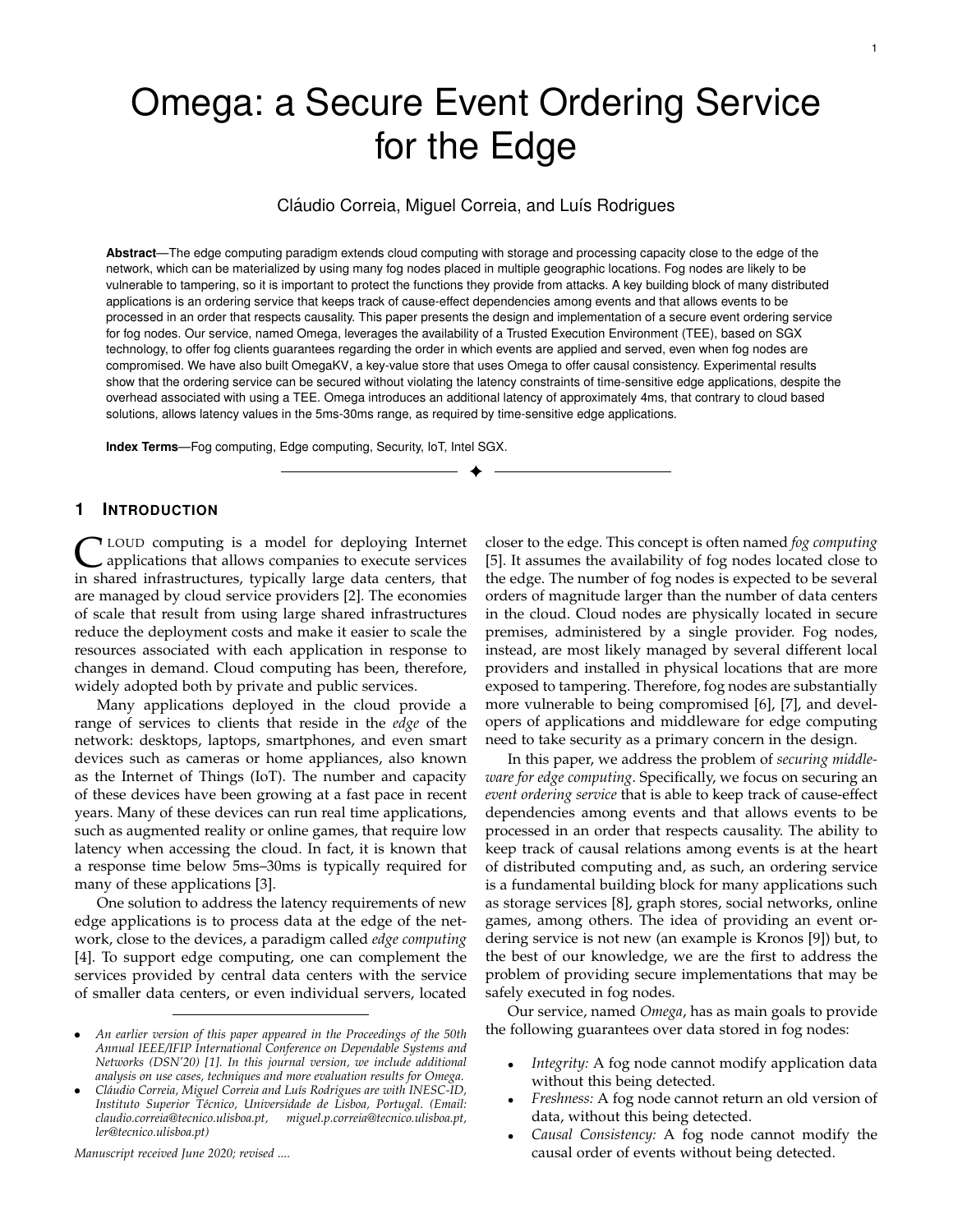Omega leverages the wide availability of support for Trusted Execution Environments (TEE), namely of Intel SGX *enclaves* [10], to offer fog clients guarantees regarding the order by which events are applied and served, even when fog nodes become compromised. We take particular care to use lightweight cryptographic techniques to ensure data integrity while keeping a reasonable tradeoff with availability. A key goal is to secure the ordering service without violating the latency constraints imposed by time-sensitive edge applications. We achieve this by using enclaves only for a few important operations. In particular, applications run outside the TEE and use the enclave to selectively request proofs over the order of operations. Also, the interface of Omega is, as it will be discussed later, richer than that of services such as Kronos.

Omega is the first system that provides an ordering service that allows clients to access and navigate the history of all events in a secure and efficient manner, despite intrusions in the Omega node. Clients can crawl the event history without having to constantly access the enclave. All events are ordered and stored in the untrusted zone and the client is only required to access the enclave to get the root of the event history.

To illustrate the use of Omega and to assess its performance, we have built a key-value store named *OmegaKV*, that offers causal consistency [11] for the edge. OmegaKV is an extension of causal-consistent key-value stores that have been previously designed for the cloud [8], [12]. We are particularly interested in extending key-value stores that offer causal consistency, since this is the strongest consistency model that can be enforced without risking blocking the system when network partitions or failures occur [12]. Clients of OmegaKV can perform write and read operations on data replicated by fog nodes, and are provided with the guarantees that writes are applied in causal order and that reads are also served in an order that respects causality.

We experimentally assessed the performance of Omega using a combination of micro-benchmarks and its use to secure the metadata required by OmegaKV. Our experimental results show that Omega introduces an additional latency of approximately 4ms, which is much smaller than the latency required to access central cloud data centers, and that, contrary to cloud based solutions, allows latency values in the 5ms-30ms range, as required by time-sensitive edge applications [3].

# **2 BACKGROUND AND RELATED WORK**

Edge computing [4] is a model of computation that aims at leveraging the capacity of edge nodes to save network bandwidth and provide results with low latency. However, many edge devices are resource constrained (in particular, those that run on batteries) and may benefit from the availability of small servers placed in the edge vicinity, a concept known as fog computing [5]. Fog nodes provide computing and storage services to edge nodes with low latency, setting the ground for deploying resource-eager latency-constrained applications, such as augmented reality.

# **2.1 Securing Fog Services**

While some edge infrastructures may be located in secure premises, many applications will require a number of edge

geographic locations, close to the edge, increases the risk of being attacked and becoming malicious. Therefore, the security of edge services is a growing concern [6], [7], [14]. A compromised fog node may delete, copy, or alter operations requested by edge devices, causing information to be lost, leaked, or changed in such a way that it can lead the application to a faulty state. To achieve our goal we leverage secure hardware as a means to harden the implementation. TEE offers a secured execution environment with guarantees provided by the processor. The code that executes inside a TEE is logically isolated from the operating system (OS) and other processes, providing integrity and confidentiality, even if the OS is compromised.

The *Intel Software Guard Extensions* (SGX) are a set of functionalities introduced in the 6th generation Intel Core microprocessors that implement a form of TEEs named *enclaves* [10]. The potential benefits of this technology for the fog have already been recognized by Intel [15], [16] and it has already been used in practice [17]. Applications designed to use SGX have two parts: an untrusted part and a trusted part. The trusted part runs inside the enclave, where the code and data have integrity and confidentiality; the untrusted part runs as a normal application. The untrusted part can make an Enclave Call (ECALL) to switch into the enclave and start the trusted execution. The opposite is also possible using an Outside Call (OCALL). A limitation of current SGX implementations is that the protected memory region, named enclave page cache, is limited to 128 MB [18]. Therefore, it is essential to minimize the memory usage inside the enclave. In particular, the use of more memory also increases the swap time from enclave and out. While attacks against SGX like Foreshadow and LVI [19] exist, Intel continues to investigate how to mitigate these issues. From a security perspective, it is also relevant to maintain a small trusted computing base and to reduce the attack surface.

With time new systems have emerged to alleviate the SGX limitations. SCONE [20] supports secure Linux containers that offer I/O data operations efficiently; in Omega all enclave operations are done in memory thus avoiding the use of I/O operations. HotCalls [21] offers mechanisms to reduce the overhead between enclave and non-enclave communication; Omega could leverage HotCalls to further reduce latency.

ROTE and LCM [22], [23] propose efficient monotonic counters that Omega could use to persistently store its state and prevent rollback attacks. ROTE requires replicas to synchronize when a new monotonic counter is required, which can be a source of delays in edge applications.

## **2.2 Event Ordering**

Most distributed applications need to keep track of the order of events. Different techniques can be used for this purpose, from synchronized physical clocks, logical Lamport clocks [11], vector clocks, hybrid clocks, and others. In most cases, the event ordering service is a core component of the application and if this service is compromised the correctness of the application can no longer be ensured [24].

In many cases, applications use their own technique to order events, so the implementation of the ordering service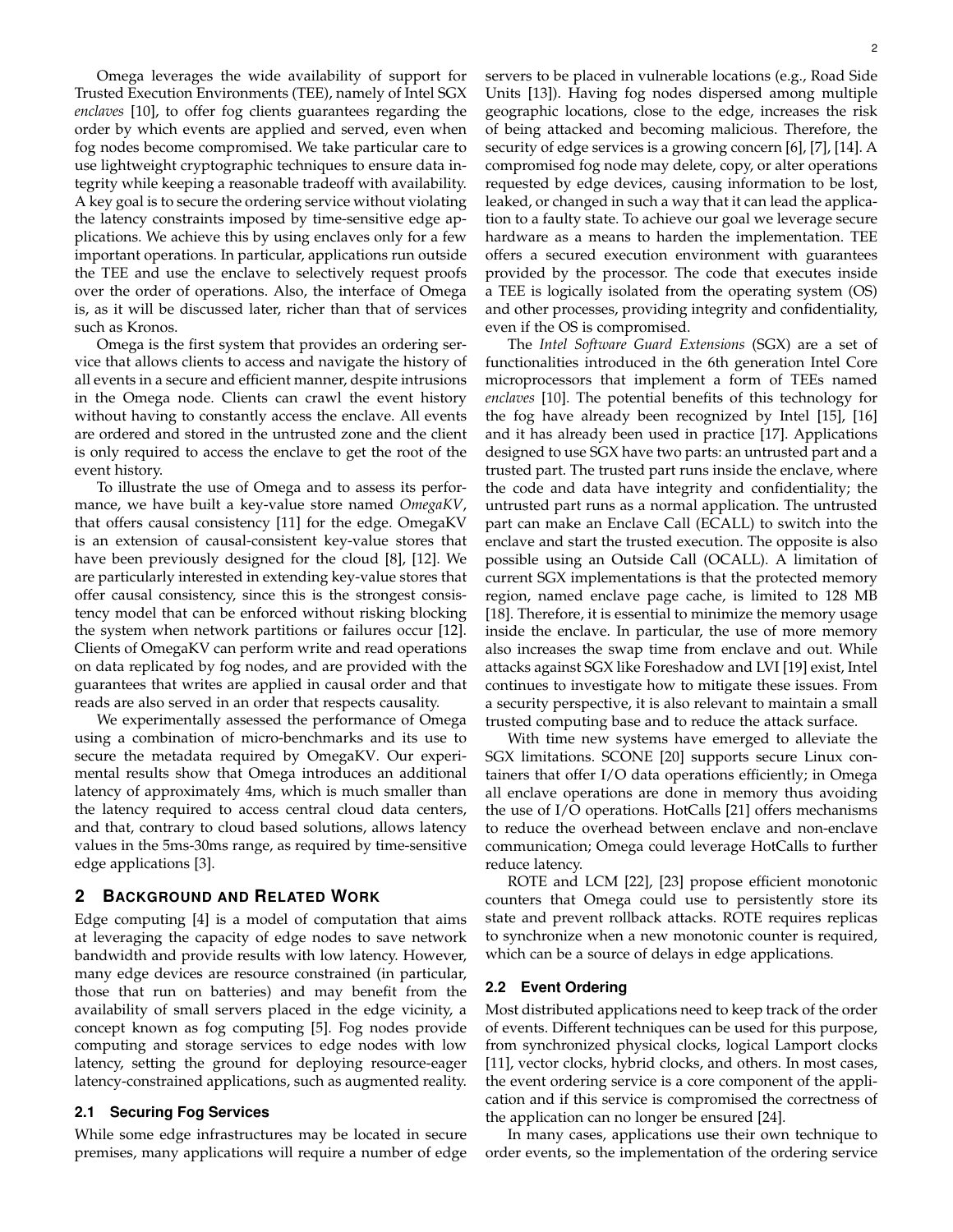is intertwined with the application logic. This approach has two important drawbacks: first, it is hard to keep track of chains of related events across multiple applications [25]. Second, it causes developers to maintain complex code, that is duplicated in many slightly different variations.

Kronos [9] was recently proposed as an alternative approach that consists in offering event ordering as a service and can be used by multiple applications, although it was designed for the cloud and does not implement any security measures. In the context of edge computing, implementing the event ordering as a separate service that is provided by fog nodes makes it easier to harden the implementation, increasing the robustness of the applications that use such a secured version of the service. In this paper we follow this path and describe the design and implementation of Omega, a secure event ordering service to be executed at fog nodes.

## **2.3 Edge Storage**

To unleash their full potential, fog nodes should not only provide processing capacity, but also cache data that may be frequently used [26]; otherwise, the advantages of processing on the edge may be impaired by frequent remote data accesses [27]. Consequently, a key ingredient of edgeassisted cloud computing is a storage service that extends the one offered by the cloud in a way that relevant data is replicated closer to the edge. Therefore, in this paper we also describe the implementation of a storage service to be provided by fog nodes, that we have named OmegaKV. This storage service extends key-value stores designed for the cloud that offer *causal consistency* [8], [12]. This consistency criteria is particularly meaningful for edge computing, given that it was shown to be the strongest consistency criteria that can be offered without compromising availability.

Systems such as CloudPath [27], Pathstore [28], Fog-Store [29], and EdgeCons [30] were designed exactly to offer data consistency and storage at the edge. However, none of these systems addresses the security vulnerabilities that fog nodes face. A compromised fog node can create, delete, and/or manipulate the data maintained by these storage systems, leaving the storage and the applications that depend on it in an unpredictable state, as described in Section 3. OmegaKV is protected from these attacks by leveraging Omega and the security properties that Omega provides.

Recently two key-value stores that leverage SGX have been proposed: ShieldStore [17] and Speicher [31]. Both have been designed to operate in data centers at the cloud layer. Omega is a more general ordering service, which can be used to implement a key-value store but also other services at the fog layer. Pesos [32] is secure object store in the cloud that takes advantage of SGX. Pesos assumes a secure third party to persistently store the data, while OmegaKV stores the data locally in the untrusted part. All these systems require that operations call an enclave, incurring with a non-negligible latency overheard. This overheard may result from: i) the enclave context switch; ii) calling the *malloc* function that may involve encrypting and decrypting data in memory; iii) cryptographic operations to prove that the computation was performed inside the enclave; iv) and the use of mechanisms that overcome the limited memory that

enclaves suffer. Omega solves this challenge by using the enclave as a root of trust for just a few important operations, and to generate secure data structures. After contacting the enclave once, clients can perform multiple read operations without calling the enclave, with the same integrity and authenticity assurances.

Needless to say, any storage service that offers causal consistency needs to keep track of the causal order relations among read and write operations. Instead of embedding such operations in the code of OmegaKV, our implementation makes extensive use of Omega. As a result, OmegaKV illustrates the benefits than can be achieved by having an event ordering service implemented at the fog level, and also shows how applications can leverage the fact that Omega is secured to harden their own behaviour.

## **3 VIOLATIONS OF THE EVENT ORDERING**

Prior to describing the design and implementation of Omega, it is worth enumerating the problems that might occur if the event ordering service is compromised. In this discussion, we assume that the event ordering service is executed in a fog node and that the clients of the service are edge nodes, servers in cloud data centers, or other fog nodes. In this work, we assume that clients are nonfaulty and we only address the implications of a faulty implementation of the event ordering service.

The API of the Omega service will be described later in the text. For now, just assume that clients can: i) register events with the event ordering service in an order that respects causality and, ii) query the service to obtain a history of the events that have been registered. Typically, clients that query the event ordering service will be interested in obtaining a subset of the event history that matches the complete registered history (i.e., it has no gaps), and that is fresh (i.e., includes events up to the last registered event).

Informally, a faulty event ordering service can: i) Expose an event history that is incomplete by omitting one or multiple events from the history; ii) Expose an event history that depicts events in the wrong order, in particular, in an order that does not respect the cause-effect relations among those events; iii) Expose a stale history, by omitting all events subsequent to a given event in the past (falsely presented as the last event to have occurred); iv) Add false events, that have never been registered, at arbitrary points in the event history. These behaviours break the causal consistency and may leave applications in an unpredictable state.

# **4 OMEGA SERVICE**

Omega is a secure event ordering service that runs in a fog node and that assigns logical timestamps to events in a way that these cannot be tampered with, even if the fog node has been compromised. Clients can ask Omega to assign logical timestamps to events they produce, and can use these logical timestamps to extract information regarding potential cause-effect relations among events. Furthermore, Omega keeps track of the last events that have been registered in the system and also keeps track of the predecessor of each event. These two last features are relevant as they allow a client to check if the information provided by a fog node is fresh and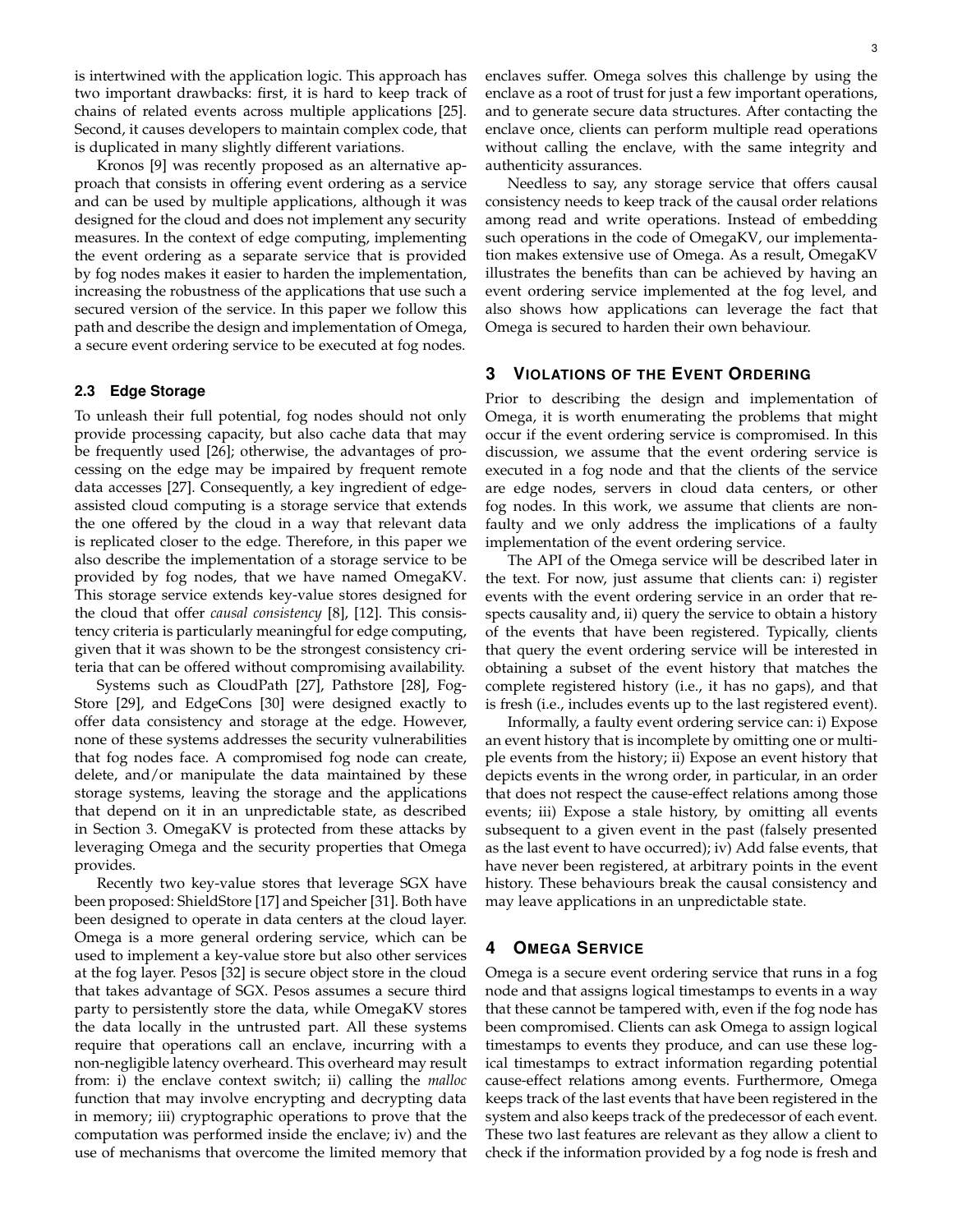#### TABLE 1 The Omega API.

| Create a timestamped event with a given identifier and a given tag |  |  |  |  |
|--------------------------------------------------------------------|--|--|--|--|
| Event createEvent (EventId id, EventTag tag)                       |  |  |  |  |
| Order two events and return the first                              |  |  |  |  |
| Event orderEvents (Event $e_1$ , Event $e_2$ )                     |  |  |  |  |
| Return the last event timestamped by Omega                         |  |  |  |  |
| Event lastEvent ()                                                 |  |  |  |  |
| Return the last timestamped event with a given tag                 |  |  |  |  |
| Event lastEventWithTag (EventTag tag)                              |  |  |  |  |
| Return immediate predecessor of a given event                      |  |  |  |  |
| Event predecessorEvent (Event e)                                   |  |  |  |  |
| Return the most recent predecessor with the same tag               |  |  |  |  |
| Event predecessorWithTag (Event e)                                 |  |  |  |  |
| Return the application level identifier of an event                |  |  |  |  |
| EventId getId (Event e)                                            |  |  |  |  |
| Return the tag associated with an event                            |  |  |  |  |
| EventTag getTag (Event e)                                          |  |  |  |  |
|                                                                    |  |  |  |  |

Omega.createEvent(2.A) Omega.createEvent(4.A) predecessor → Omega.createEvent(3,B) with same predecessor tag Omega.createEvent(1.A)

Fig. 1. predecessorEvent and predecessorWithTag functions.

complete (i.e, if a compromised fog node omits some events in the causal past of a client, the client can flag the fog node as faulty). More precisely, Omega establishes a linearization [33] of all timestamp requests it receives, effectively defining a total order for all events that occur at the fog node. Any linearization of the event history is consistent with causality.

#### **4.1 Omega API**

The interface of the Omega service is depicted in Table 1. Omega assigns, upon request, logical timestamps to application level events. Each event is assumed to have a unique identifier that is assigned by the client of the Omega service, so Omega is oblivious to the process of assigning identifiers to events, which is application specific. Omega also allows the application to associate a given tag to each event. Again, Omega is oblivious to the way the application uses tags (tags can be associated to users, to keys in a key-value store, to event sources, etc.). In Section 4.2, we provide examples that illustrate how tags can be used by different applications. The createEvent operation assigns a timestamp to a user event and returns an object of type Event that securely binds a logical timestamp to an event and a tag.

Clients are not required to know the internal format used by Omega to encode logical timestamps, which is encapsulated in an object of type Event. Instead, the client can use the remaining primitives in Omega to query the order of events and to explore the event linearization that has been defined by Omega. The primitive orderEvents receives two events and returns the oldest according to the linearization order. The client can also ask Omega for the last event that has been timestamped (lastEvent), or by the most recent event associated with a given tag (lastEventWithTag). Given a target event, the client can also obtain the event that is the immediate predecessor of the target in the linearization order (predecessorEvent), or the most recent predecessor that shares the same tag with the target (predecessorWithTag), as shown in Figure 1. Finally, getId and getTag extract the

application level event identifier and tag that have been securely bound with the target logical timestamp.

Note that although Omega is inspired by services such as Kronos, it offers an interface that makes different tradeoffs. First, it allows clients to associate events with specific objects / tags and to fetch all previous events that have updated that specific object; Kronos requires clients to crawl the event history to get the previous version of a particular object. Second, Kronos requires the application to explicitly declare the cause effect relations among objects. This is more versatile but more complex to use than Omega, that automatically defines a causal dependency among the last operation of a client and all operations that this client has performed or observed in its past. Unlike Kronos, Omega automatically establishes a linearization of all operations, which simplifies the design of applications that need to totally order concurrent operations.

To execute a CreateEvent, it is mandatory to authenticate the client. Other methods in the API do not change the state, and cannot compromise the integrity even if invoked by an attacker. Note that Omega does not offer confidentiality; it only aims at offering integrity and freshness.

# **4.2 Example Use Cases**

Many applications can leverage an event ordering service such as Omega. Examples are applications based on stateless functions, online shops, assisted car driving, online augmented-reality multiplayer games, stream processing engines, social networks, city-scale smart surveillance, and distributed key-value stores. In the following, we use a set of use cases to illustrate how the API exported by Omega can be used for different purposes.

#### *4.2.1 Applications Based on Stateless Functions*

New computing models such as microservices [34] and serverless computing [35] allow applications deployed in the cloud to scale seamlessly. These models are based on stateless functions (or services) that are typically small, low complexity, easy to develop, and fast to launch and terminate. Stateless functions typically rely on external services to store and retrieve persistent state. A service such as Omega can provide the methods that allow functions to create and read persistent events securely and with low latency, encapsulation the complexity associated with ensuring the integrity and freshness of data.

Stateless functions can be used by applications to process large amounts of data close to the edge, reducing the volume of data propagated in the network: the raw data is processed by a stateless function to reduce its size and later migrated to the cloud or served to edge clients (for instance, compressing or image background subtraction). Omega can securely store the metadata relative to these images.

Video surveillance for traffic control is an example of an application that can use stateless functions. A camera can be an edge client that creates events in Omega whenever there are variations in the image. Subsequently, images are processed by a stateless function that performs the image processing in background. To ensure the integrity and order of the images, the camera device leverages Omega by generating an event for each image with the correspondent image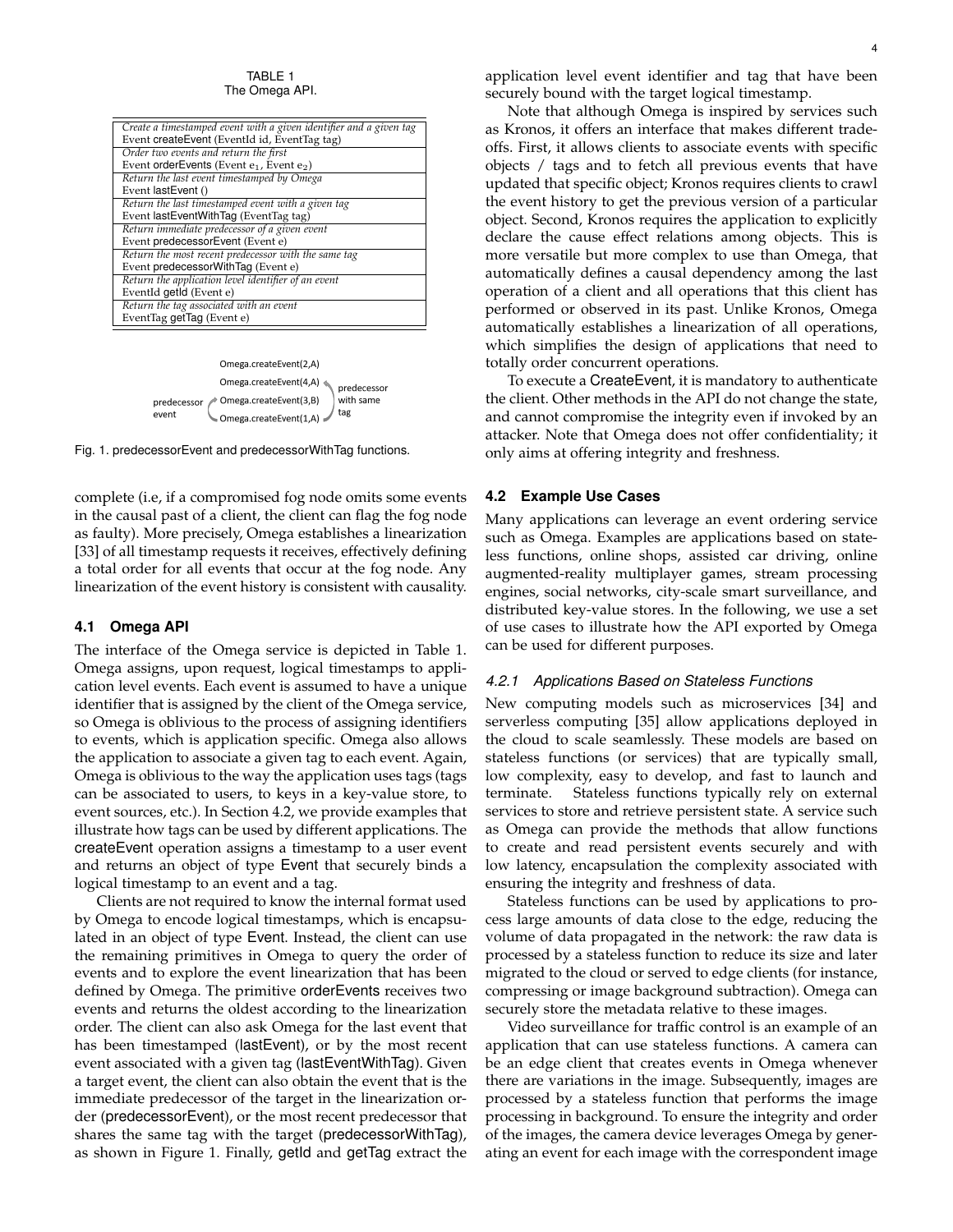hash, by calling createEvent(imageHash,cameraID); Later the data is migrated to the cloud and, if required, the images integrity can be verified by recovering the background and recalculating the correspondent hashes. Moreover, Omega also ensures the correct order of images, reading the previous events using lastEventWithTag(cameraID) and predecessorEvent. Note that image order may be important to reconstruct events, such as an accident or a crime.

In this use case, a malicious fog node can manipulate the content of an image to harm a client. Specifically, the node might add illegal content to an image and later use it against the client. Omega prevents this attack by ordering the events, so reconstructing the entire image sequence through the image hashes allows proving there was no image manipulation. Additionally, all functions that perform computation on the image can also verify this hash to guarantee that they are accessing the correct image.

#### *4.2.2 Video Conferencing Applications*

Video conferencing applications can leverage fog nodes to save network bandwidth and offer low latency to their clients. For example, a video conferencing application in a corporate campus can leverage a fog node as a broker of the video streams, so local streams stay within the intranet instead of going to the cloud. In this use case, the application can leverage Omega to locally and securely store access control data. Applications can access this data avoiding accessing the distant cloud, obtaining low response time, and even tolerating faults when the cloud is unreachable [36].

The fog node multicasts the video streams encrypted from the source to the local clients, while Omega locally stores legitimate user lists. A possible implementation is to assume the existence of a unique entity (system owner) capable of creating events on Omega. Although only one entity is capable of creating events, all these events are public. The system owner can be a TEE running on the fog node in parallel with Omega or a special edge client.

In the first case, the TEE needs to store the stream secret (such as a symmetric key) and leverage Omega to store the access control lists. To remove and add users, the system owner creates events on Omega, createEvent(addUserA/ removeUserA, conference1). To read the control data, the system owner can simple scroll through the events generated with the tag corresponding to the conference (lastEventWithTag(conference1) and then use predecessorEvent). To avoid crawling the entire event history, the EventId could be a hash of the legitimate users. In the second, the events are generated in a similar fashion, but the users must run a shared key protocol to generate the video stream secret (tree-based Diffie-Hellman [37]).

#### *4.2.3 Online Augmented-Reality Games*

In augmented-reality games, users are able to interact with virtual objects that are placed at multiple physical locations. Examples of online augmented-reality multiplayer games are Pokemon GO, Ingress, or Temple Treasure Hunt. In such ´ games, players can interact indirectly by taking or placing virtual objects on specific locations. For instance, player A could drop some object that players B and C would try to catch. The interaction with these objects can be modeled by *drop* and *catch* events that can be coordinated by a fog node close to the physical location of the virtual object to ensure faster interactions. In this case, the state of the game can be modelled as a function of a totally ordered log of events executed by clients. Without a service such as Omega, a compromised fog node could present to different clients different serialization of events, causing the state of the client application to diverge. For instance, the fog node could report to player A that she has caught the object before player B did and report to player B exactly the opposite.

The extension of such game to use Omega could follow a structure similar to the one discussed for the messaging application, given that, at a higher level of abstraction, both applications maintain a log of events. There are, however, some interesting aspects of the Omega API that can only be illustrated by the current example. In the game, it would be possible to assign a different tag to each virtual object. This would allow the application to keep track of actions that manipulate a given object. However, in this case, the ability to keep track of causal relations among events of different tags (using the method predecessorEvent) is relevant, given that the ownership of some object may be a pre-condition to manipulate some other object (e.g. a player may be required to hold a key in order to remove an object from a vault). Also, the fact that Omega linearizes all events is helpful for scenarios where players concurrently attempt to do the same actions and a serialization is required (e.g. if players B and C try to concurrently catch the same object, only one should succeed). In this situation, the time of arrival of the event to the createEvent API function determines the winner, and the clients must then crawl the object history until they find the earliest pickup event or the client identifier.

#### *4.2.4 Key-Value Stores*

Key-value stores are widely used in cloud computing today, and a large number of designs have been implemented [38]. Most of these systems support geo-replication, where copies of the key-value store are kept in multiple data centers. To answer the low latency requirement from edge applications, key-value stores will require to extend their services to the edge and use fog nodes as replicas. Many geo-replicated key-value stores, such as COPS [8] or Saturn [12], support causal consistency. As the name implies, causal consistency requires the ability to keep track of causal relations among multiple put and get operations. This can be achieved with the help of a service such as Omega. We have decided to implement an extension for an existing key-value store to illustrate the benefits of Omega. Therefore, we postpone further discussion on how to use Omega for the implementation of key-value stores to Section 6, where we present OmegaKV.

## **5 OMEGA DESIGN AND IMPLEMENTATION**

In this section, we describe the design and implementation of the Omega service. We start by presenting the system architecture, the system model and the threats they face. Then, we describe in detail the most important aspects of the implementation.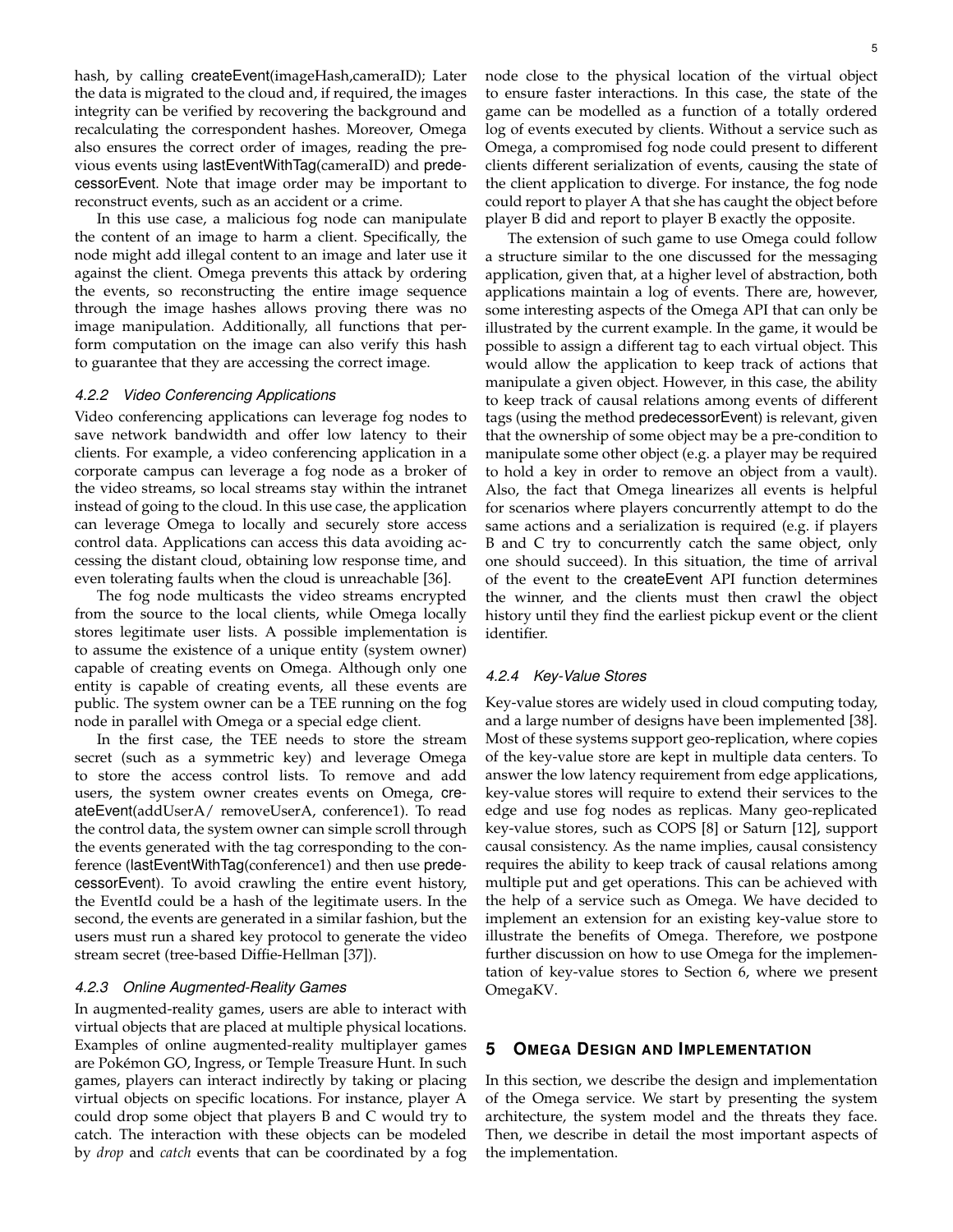

Fig. 2. Omega architecture.  $\Omega_C$  is Omega client,  $\Omega_V$  is Omega Vault and  $\Omega_L$  is the event log.

## **5.1 System Architecture and Interactions**

The Omega service is executed on fog nodes and is used by processes that run in the edge or in cloud data centers, as shown in Figure 2. Both the edge devices and the cloud can use Omega to create and read events on the fog node in a secure manner. For instance, edge devices can make updates to data stored on the fog node that are later shipped to the cloud (in this case, edge devices create events and the cloud reads them). Moreover, the cloud can receive updates from other locations and update the content of the fog node with new data that is subsequently read by the edge devices. For the operation of Omega, we do not need to distinguish processes running on the edge devices from processes running on the cloud, we simply denote them as *clients*. The method used by clients to obtain the address of fog nodes is orthogonal to the contribution of this paper. We can simply assume that cloud nodes are aware of all fog nodes (via some registration procedure) and the edge devices can find fog nodes using a request to the Domain Name System (DNS), e.g., using a name associated with the application, or to the cloud, e.g., using an URL associated with the application.

As previously mentioned, we take advantage of Intel SGX. The use of an enclave could lead to memory constraints in our implementation. However, as explained in Section 5.4, Omega is not constrained by the memory available to the enclave. In Omega, the enclave generates a secure data structure that is stored in the untrusted zone; clients can read this data without calling the enclave and still obtain security guarantees.

#### **5.2 Components of the Omega Implementation**

An important aspect of Omega is how to maintain the functionality of the system in case a fog node is compromised. To tackle this issue, Omega takes advantage of Intel SGX, as show in Figure 2; Omega generates all events inside the enclave, i.e., it executes createEvent operations inside the enclave. Moreover, all events take a digital signature obtained inside the enclave using the private key of the fog node, also stored inside the enclave. Omega includes the following modules: i) a component named Omega Vault

# **5.3 Threat Model and Security Assumptions**

We assume the fog computing model where the network architecture is split into three parts: cloud, fog, and edge. This work addresses the security challenges in the fog layer, protecting fog nodes. Although edge clients and the cloud can also suffer attacks, the methods to address those attacks (e.g., endpoint and cloud security controls) are outside the scope of this paper. The cloud and its services are considered trustworthy, i.e., are assumed to fail only by crashing (essentially, we make the same assumptions as the related work [8], [9], [12]). Clients running on edge devices are also considered trustworthy and may also fail only by crashing.

Due to their exposed location, fog nodes can suffer numerous attacks and be compromised (an attacker might even gain physical access to a fog node). We assume that fog nodes may fail arbitrarily. They receive operations from clients and communicate with the cloud, so we assume that a faulty fog node can: modify the order of messages in the system; modify the content of messages; repeat messages (replay attack); tamper with stored data; and generate incorrect events. All these actions, if not addressed carefully, may lead the system to a faulty state, cause Omega to break the causal consistency of the events, and therefore affect the correctness of applications that use Omega.

We do not make assumptions about the security and timeliness of the communication, except that messages are eventually received by their recipient. We also assume that each fog node has a processor with Intel SGX, which allows running a TEE designated enclave, as depicted in Figure 2. Both clients and fog nodes have asymmetric key pairs  $(K_u, K_r)$ . The private key of the fog node  $K_r^F$  never leaves the enclave. For public key distribution, we consider the existence of a Public Key Infrastructure (PKI). We do the usual assumptions about the security of TEEs/enclaves (data executed/stored inside the enclave has integrity and confidentiality ensured) and cryptographic schemes (e.g., private keys are not disclosed, signatures cannot be created without the private key, and the hash function is collisionresistant). For obtaining digital signatures efficiently we use Elliptic Curve Cryptography (ECC), specifically the ECDSA algorithm with 256-bit keys, which is recommended by NIST [39]. We assume the existence of a collision-resistant hash function. In practice we use SHA-256, also recommended by NIST [39]. We use the implementations provided by the SGX SDK (inside the enclave) and Java (outside).

Finally SGX has some limitations and vulnerabilities that are not addressed by our work, and that can be tackled by mechanisms that are orthogonal to the techniques described in this paper. Namely, SGX can be subject to denial of service and side-channels attacks [40], and looses all state upon reboot. To address the latter, Omega could leverage solutions such as ROTE [23] and LCM [22].

# **5.4 The Omega Vault and the Event Log**

Most systems based on SGX require that every operation calls the enclave [17], [31], incurring in a non-negligible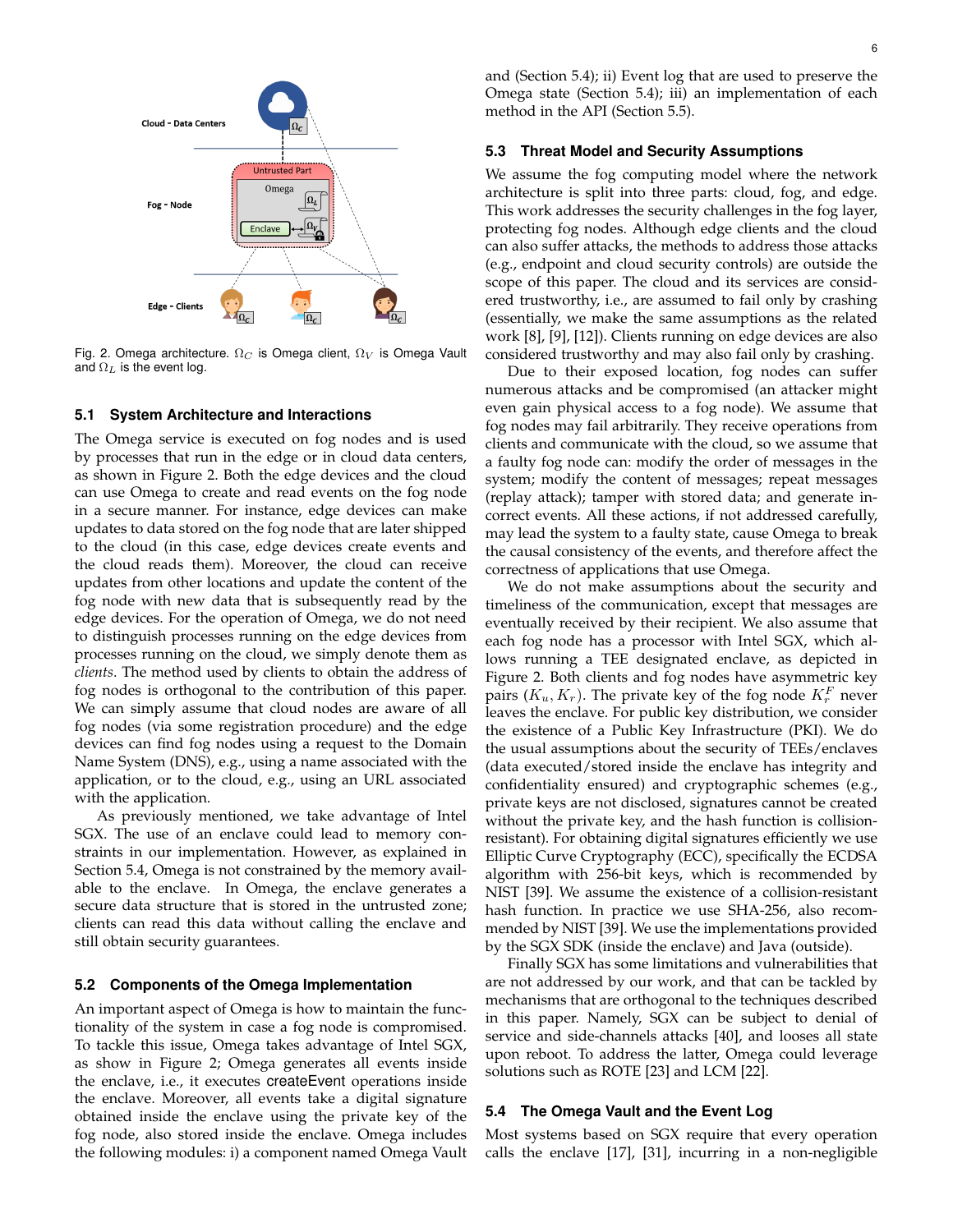latency overheard and stressing the enclave. Omega strives to overcome this challenge by designing techniques that use the enclave as a root of trust for just a few important operations and leaving the rest of the operations to be carried out without the enclave intervention. This can be beneficial for operations such as predecessorEvent which requires Omega to store all events generated in the past so that clients can crawl the event history. Additionally, Omega is required to securely store different pieces of information, such as the Omega private key, the last event generated by Omega, and also the last event associated with each tag. However, the enclave memory is limited to a few tens of megabytes and Omega must keep an arbitrary number of tags. Therefore, Omega requires a way to securely store the above information (in particular the last event for an arbitrary number of tags). To satisfy these requirements, Omega uses two storage services with different properties, the vault and the event log. In both cases, Omega stores events in the untrusted zone. These events can be in plain text but we still need integrity, i.e., to ensure that the untrusted zone cannot modify these values in case the fog node is compromised. Given that events are signed by Omega, the untrusted zone cannot modify individual events; however it can delete events or replace new events by older events. We now describe the implementation of these two services.

The *Omega Vault* needs to maintain the last event generated for each tag (lastEventWithTag) and to ensure that the untrusted components cannot replace the last event by an older event. To ensure that the untrusted zone cannot tamper with the data outside the enclave, we use a Merkle tree [1] over this data and store only the top hash in the enclave. The Merkle tree preserves the data integrity efficiently: it is scalable since the enclave stores a single hash regardless the size of the Merkle tree; and it offers low latency as the number of hashes that need to be computed grows logarithmic with the size of the system (see Sec. 7.2.1). For example, if Omega stores 131072 different tags, the vault only needs to compute 17 different hashes when executing the lastEventWithTag operation.

Our vault implementation supports multi-threaded operation. The data address space is sharded, and each shard is maintained in an independent Merkle tree. This allows the concurrent execution of multiple threads inside the enclave, as long as they are updating different shards. This substantially improves the throughput sustained by the Omega service. Note that even when multiple threads are used, Omega still ensures the serialization of all events: the existence of a sequential history makes the task of crawling the event log easier. This means that the assignment of the last event identifier is still executed in mutual exclusion inside the enclave. However, the fraction of the Omega code that needs to be executed serially is so small, when compared with the remaining code this does not impair the performance. In fact, with the number of cores we have tested (up to 16), we could not observe any significant degradation resulting from the need to serialize events.

The *Event Log* is inspired by blockchain technology [41] and has two main objectives: 1) to store all events generated in Omega so that clients can securely crawl the event history (with predecessorWithTag and predecessorEvent); 2) do so while avoiding the use of the enclave, by maintaining data structures that allow clients to read the data from the untrusted zone and still achieve security guarantees regarding the relative order of the events observed.

To achieve the first objective, the event log records of all events generated; we opted to implement it as a key-value store where events are stored using their unique identifier (assigned by the application) as key. Every time Omega makes a look-up for a specific event (e.g., when a client crawls the event history) it simply finds the event and returns it to the client; the Omega client then verifies the integrity of the event before the value is returned to the application. If an event cannot be found in the key-value store, this is a sign that the untrusted components of the fog node have been compromised. Since all events possess a digital signature produced by the enclave when they were created, clients can verify the event integrity and have a guarantee that they are reading a correct event. Omega is also an event ordering service and therefore also needs to guarantee the correct order of these events.

The second objective is achieved with a mechanism similar to to the one used to preserve the sequence of blocks in blockchains: each event keeps the unique identifier of the predecessorEvent and the predecedsorWithTag, as shown in Figure 1. This creates a link between consecutive events. In a blockchain data structure like Bitcoin's and Ethereum's, blocks are cryptography linked through a hash; in our case, the event ID is sufficient to securely link the events. These links are secure and cannot be tampered with because every event ID is unique (nonces) and each event has a signature. This data structure allows clients to read data/events with the guarantee that the order of events is correct.

In most cases, clients can request the most recent event from a given tag (lastEventWithTag) and then crawl the causal past of that particular event (predecessorWithTag and predecessorEvent). Note that, in this case, only the first operation requires a call to the enclave and all the other operations can be executed just by reading the event log. This allows the client to crawl the event log from the untrusted zone while still ensuring integrity, authenticity, and the order of the events.

It is worth highlighting the importance that some simple optimizations, as the ones provided by the predecessor-WithTag operation, may have for a client at the edge. A system like Omega is capable of processing hundreds of events per second. In the case of an edge client that is only interested in events generated with a certain tag, it can use the operation predecessorWithTag to quickly obtain all the events of that tag. Instead, if the client had access to only the predecessorEvent operation, it would have to crawl through all events that were generated for all tags, several hundreds or thousands. The client would incur in a high latency penalty, especially because it would have to verify digital signatures of all these events despite not being interested in them. With the operation predecessorWithTag, clients can more easily and efficiently get access to the events they are looking for.

## **5.5 Implementation of the Omega API**

Clients invoke the Omega API via a client library. In this way, clients do not need to be aware of the specifics for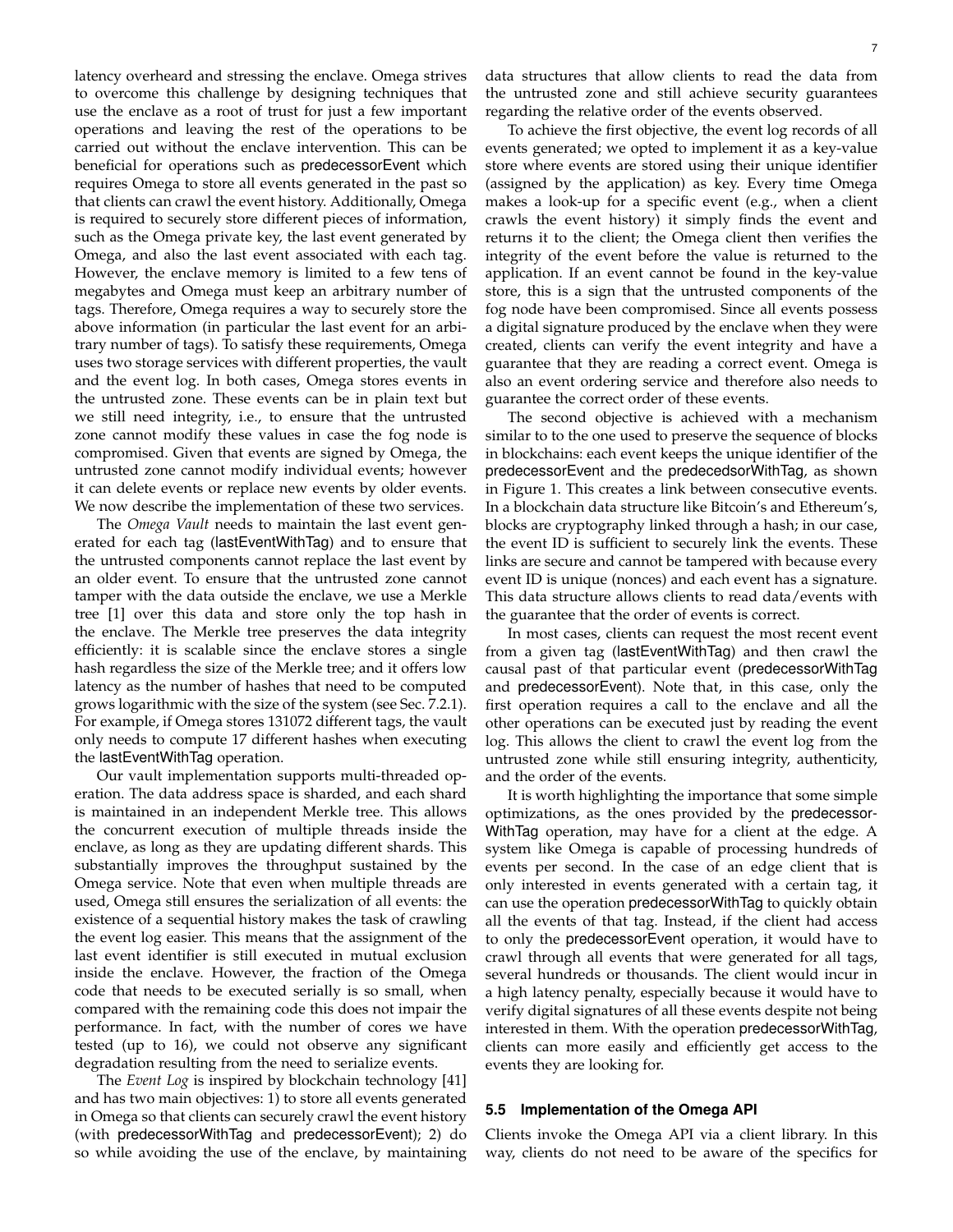communication with the Omega server. In fact, as we discuss here, different methods use different communication primitives to interact with the enclave. Also, some of the methods can be executed directly by the client library and do not require any message exchange with the enclave. In the next paragraphs, we describe the implementation of each primitive in detail.

The method createEvent is the only method that modifies the state of the Omega server in the fog node. The method createEvent is used to create a new event in the server. The state of an event is a tuple that contains the following fields: i) a unique timestamp, that is associated to the event by the server (in the current implementation, this timestamp is a sequence number); ii) the  $EventId$ ; iii) the associated EventTag; iv) the EventId of the last event generated by Omega; v) the EventId of the last event generated by Omega with the same tag. The identifiers of the predecessor events are maintained in the Omega vault. The new tuple is signed with the private key of the Omega server. Subsequently, the Omega server replaces the identifier of the last event generated by the identifier of the new event and replaces the identifier of the last event generated with the given tag, by the new event. As noted, these variables are maintained in the secured Omega vault. Then, the tuple is also stored in the *event log*, maintained in the non-secured portion of the fog node. Finally, the tuple that represents the event is returned to the client.

The methods lastEvent, lastEventWithTag, predecessorEvent, and predecessorWithTag do not change the state of the Omega. When the server receives a lastEvent request it extracts the last event it has processed from the vault (i.e, a tuple with the fields enumerated in the previous paragraph) to the client. Similarly, when the server receives a lastEventWithTag request, it uses the vault to extract the previous request and sends it to the client. The requests predecessorEvent and predecessorWithTag are executed collaboratively by the client library and the server. The client library, that is aware of the internal structure of the Event tuple, extracts the timestamp of the event. This event identifier is sent to the server that fetches the complete event tuple associated to that identifier from the event log. Finally, the full tuple associated with the desired event is returned to the client.

Lastly, the methods orderEvents, getId, and getTag require no communication with the enclave, and are implemented directly on the library. The first method extracts the timestamp field from each tuple, compares their values, and returns the tuple with lower timestamp. The other two simply return the corresponding fields from the input tuple.

Note that several of the methods described above require the Omega server to extract information from the vault and/or from the event log. The integrity of the information maintained in the vault is ensured by construction. Also the server can always check the validity of records extracted from the event log (since each tuple is signed with the private key of the server, which is securely stored in the enclave). However, the Omega server cannot prevent the non-secured portion of the fog node from deleting information from stable storage, making the vault, the log, or both unavailable. In this case, the part of Omega that runs inside the enclave detects the corruption, stops operating,



Fig. 3. OmegaKV service components.

and reports an error.

# **6 OMEGA KEY-VALUE STORE**

OmegaKV is an extension to key-value stores that have been designed for the cloud. It makes it possible to maintain a cache of some key-value pairs in the untrusted space of a fog node while still ensuring that clients observe up-todate values of the cached objects, in an order that respects causality. This is achieved by resorting to the services of Omega. We use OmegaKV mainly to illustrate the use of Omega and as a means to assess the overhead introduced by this service.

OmegaKV is implemented by combining an untrusted local key-value store and Omega, as illustrated in Figure 3. The key-value store resides in the untrusted region of the fog node, and it is used to store the values persistently. Omega is used to keep track of the relative order of update operations that have been performed locally. The implementation of OmegaKV has components that run on a client library and components that run of the fog node.

OmegaKV uses Omega as follows. Every update performed on the local replica is associated with an event generated by Omega. The keys used in the OmegaKV are associated to EventTags in Omega; thus Omega will store securely each update performed on each key. Also, for each update operation, an EventId is generated as a function of the content of the update; more precisely, if a client writes value  $v$  on some key  $k$ , that update will be identified by hash $(k \oplus v)$ .

To put a value on the OmegaKV, the client starts by creating an identifier for the put operation by hashing the concatenation of the key and the value. Then it contacts Omega to serialize the update operation with regard to other update operations (in a serialization that respects causality). Finally, the server replaces the old value of the key with the new one. The event generated by Omega is stored locally with the update value. This can be used subsequently to ensure that clients see updates in the right order.

To perform the get operation, the server reads the value and the associated event from the local key-value store and queries Omega for the last event to be associated with the target key. Then it uses the hash of the value that has been securely stored by Omega and compares it with the hash of the value returned by the untrusted code running on the fog node. This allows the client to check that the untrusted zone has not been compromised and that the value returned is, in fact, the last value written on that key.

By leveraging Omega, OmegaKV is capable of offering another operation, getKeyDependencies. This operation takes two input arguments, the target key, and a limit. This operation will read all predecessors of the key up to the limit number, and return key-value pairs. When the limit is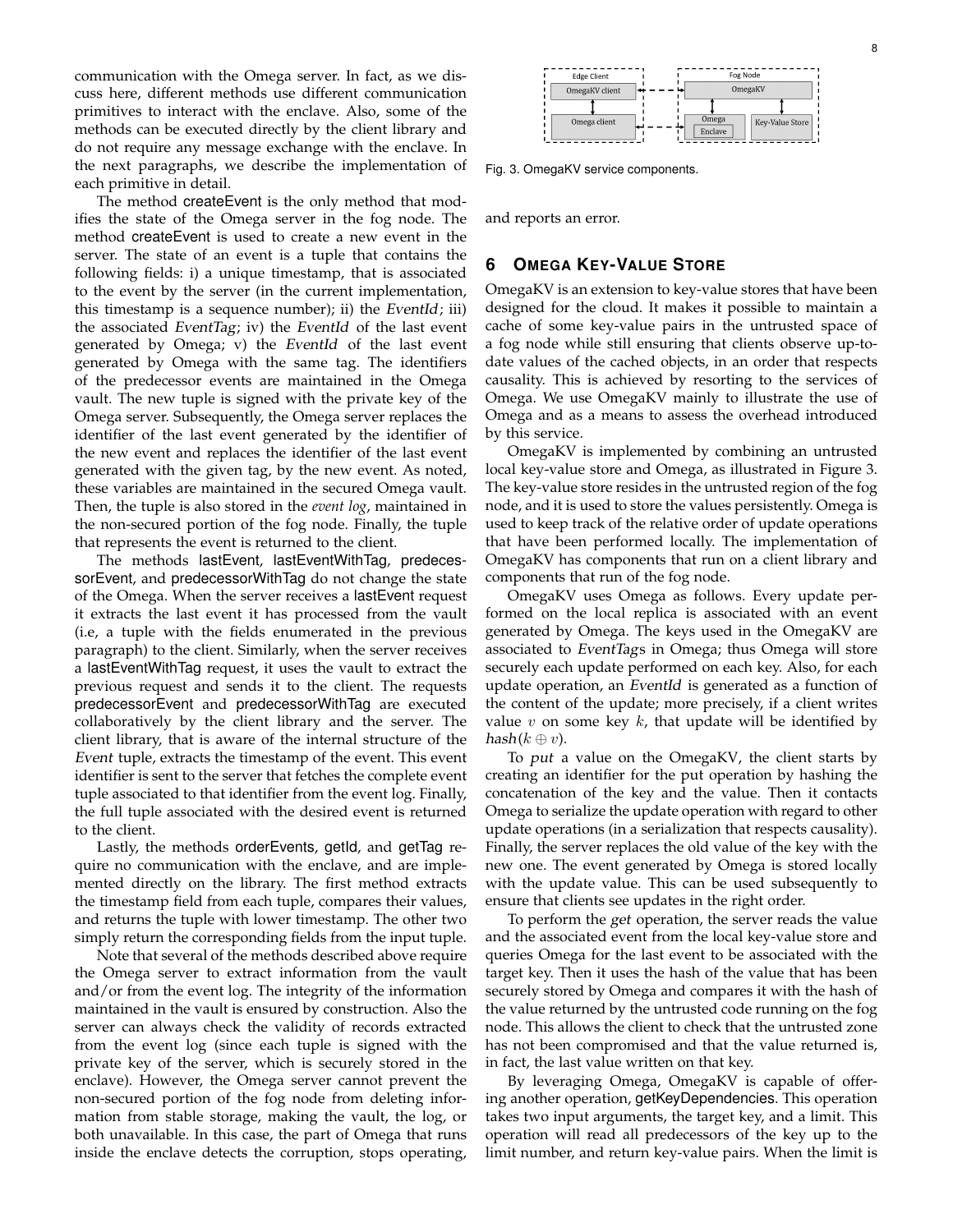TABLE<sub>2</sub> SGX-based systems comparison. RYW is read your writes.

|                    | integrity<br>and freshness | scalability | consistency        | secure<br>history |
|--------------------|----------------------------|-------------|--------------------|-------------------|
| Speicher           | O(n)                       | no          | <b>RYW</b>         | yes               |
| Enclavecache       | no                         |             | <b>RYW</b>         | no                |
| Securekeeper       | no                         |             | linearializability | no                |
| Concerto           | (upon request)             | yes         | <b>RYW</b>         | yes               |
| ShieldStore        | O(n)                       | ves         | RYW                | no                |
| OmegaKV<br>+ Omega | $O(log_n)$                 | yes         | causal             | yes               |

zero, OmegaKV crawls to the end of Omega history. With this operation, clients are able to obtain the dependencies of a given key.

As OmegaKV resorts to Omega, OmegaKV inherits many of the Omega security properties. Thus, OmegaKV compares positively with other key-value stores based on SGX, as shown in Table 6. OmegaKV maintains data freshness through Omega Vault that has a logarithm cost, while other systems have a linear cost [17], [31]. Concerto [42] verifies data integrity in a deferred manner and at client request, a solution that is not practical for the edge. Interestingly Concerto also implements a Merkle tree outside the enclave, but needs to pass as input the entire path from the leaf to the root through the Ecall. Omega Vault leverages the user\_check parameter allowing the enclave to directly access the Merkle tree nodes in untrusted memory. Another important factor is the scalability that these techniques hold. While a single top hash is sufficient to ensure integrity in Omega Vault, Speicher stores a table inside the enclave that needs to be flushed to disk. Most key-value stores, such as EnclaveCache [43], offer Read your Write data consistency. Securekeeper [44] performs consensus among replicas that can result in long latencies. Omega, similarly to Saturn, orders all events with timestamps to capture causal consistency. Also, OmegaKV offers a complete history of operations by resorting to the event log.

# **7 EVALUATION**

This section is divided in two parts. First, we evaluate Omega in isolation. The goal is to offer a better understanding of the relative cost of the different components of the Omega implementation. Second, we show the impact of using Omega to secure a concrete service, OmegaKV. The goal is to provide insights on the tradeoffs involved when executing services securely on the cloud, insecurely on fog nodes, or securely on fog nodes leveraging Omega.

### **7.1 Experimental Setup**

In our experiments, the fog node is a dedicated computer with a 3.6GHz Intel i9-9900K CPU which has 16GB RAM (this processor supports SGX). The fog node OS is Ubuntu 18.04.2 LTS 64bit with Linux kernel 5.0.8. We run the Intel SGX SDK Linux 2.4 Release. The client machines are computers with 2.5GHz Intel i7-4710HQ CPU and 16GB RAM.

Low latency communication is one of the main motivations for fog computing. Computation close to the network edge can achieve low latency: in 5G cellular networks that can include computing capacity in the access nodes; in Content Delivery Network (CDN) as recent work has pushed computation to CDN nodes; in Vehicle-to-Infrastructure (V2I) communications when cars interact directly with Road Side Units (RSUs). In all these cases, low communication latency is a consequence of direct (1-hop) communication. In our experiments, clients and fog node were deployed in our laboratory, in the same network, emulating a 5G station communicating with a terminal (1-hop). The latency has been tuned to be aligned with the expected latency of 5G networks and future mobile edge computing (MEC) networks (below 1ms, according to Imtiaz et al. [45]). Cloud services were executed on an Amazon Elastic Compute Cloud (Amazon EC2) datacenter in London, selected as the closest in Round Trip Time (RTT) to our lab located in Lisbon, in t2.micro virtual machines. This setting captures many realistic scenarios where clients are diverted to the closest datacenter. The observed experimental latency is consistent with values obtained by others [46].

The Intel SGX SDK and the code for the enclave are in C/C++. Omega was implemented in Java 11 and the Java Native Interface (JNI) was used as a bridge between Java and C++. For persistent storage we use the Redis key-value store [38] and Jedis, the Java Redis client library, to interact with Redis.

## **7.2 Omega Server Side Performance**

We first provide an overview for the performance of Omega and the main functions executed in Omega. We will discuss the Omega server-side performance, i.e. discarding the client's cryptographic overhead. Then we discuss the performance of the event log, a component capable of offering minimal latency for edge clients.

# *7.2.1 Omega Operations*



Fig. 4. Server side scalability of Omega's createEvent (1 to 16 threads).

We now present the results from two experiments that aim at assessing the performance of Omega, in particular of the operations that are mainly executed in the enclave. We have measured the performance of the createEvent operation, as this is the most expensive of all operations provided by Omega and involves updating the Omega vault.

In the first experiment, we show that the performance of Omega can scale as more threads are allocated to the service. Figure 4 depicts the maximum number of operations per second that our implementation can execute as the number of threads increase. It can be seen that the throughput of the system increases almost linearly up the 8 threads (the number of real cores in the machine that we have used). This is possible because cryptographic operations are performed in parallel within the enclave and the Omega vault is sharded. Updates to different shards can also be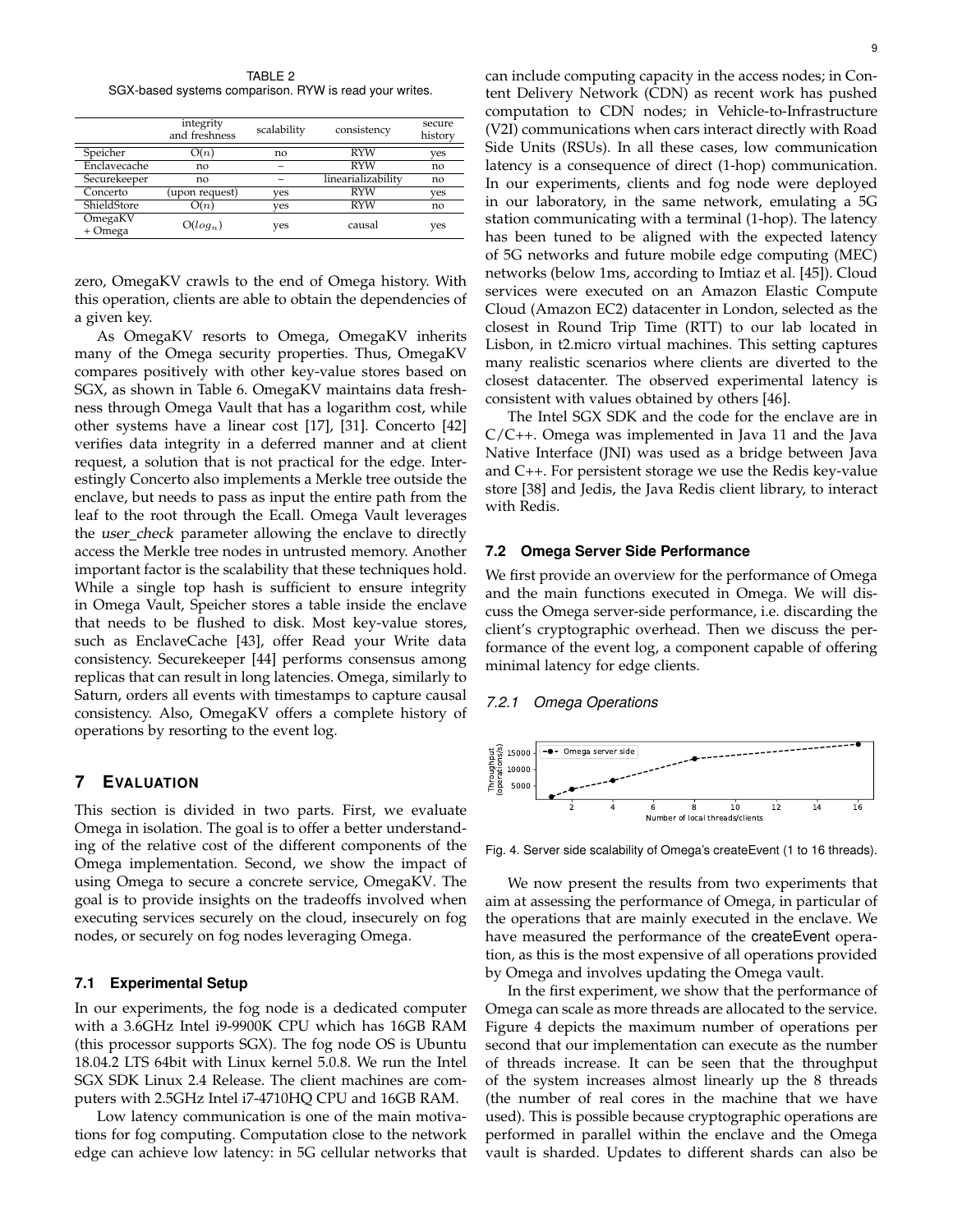

Fig. 5. Server side operation latency for createEvent, lastEventWithTag, predecessorEvent, and lastEvent.

executed concurrently, without blocking each other. Note also that the derivative of the line is below 1; this is due to the overhead induced by the synchronization required to enforce the serialization guarantees offered by Omega and due to leveraging hyperthreading.

Figure 5 shows how each software component executed in an operation critical path contributes to the final latency. We show the latency for the createEvent, lastEventWithTag, predecessorEvent, and lastEvent operations of the Omega API. These operations use different components, that have different properties, and therefore exhibit different performance. All the results were obtained using the most recent implementation of Omega, that includes a number of optimizations with regard to previous versions, avoiding some redundant memory copies and comparisons. Therefore, these results are better than those of the original Omega code [1].

The createEvent operation takes around 0.5ms to be executed by the Omega server and is the slowest provided by Omega. It involves calling the enclave, verifying and computing digital signatures, calling the Omega Vault (acquiring the lock over the partition to be modified) and the event log, and, finally, replacing the value of *lastEvent* within the enclave in an atomic manner. The event log uses Redis (Section 5.4), so to store the event in the event log Omega needs to transform the event into a string. The latency introduced by this transformation (in green in Figure 5) together with the work required by Jedis to store the event in the Redis, leads to a penalty close to 0.1ms. Comparing with Figure 4, the 8 clients experiment obtains an average throughput of  $13333op/s$  corresponding to a latency just over 0.5ms validating these results.

The lastEventWithTag operation requires the enclave to verify the client's signature, then to use the Omega Vault to get the most recent event for a given tag. This operation also requires an access to the partition lock and the verification of the Merkle tree. Still, it is faster than createEvent. The enclave calculates a new digital signature with a nonce that comes from the client to ensure freshness. To execute this operation, Omega does not need to use Redis, since this event was stored at the time of its creation. This results in a noticeable reduction in latency compared to createEvent.

The lastEvent operation requires the enclave to verify first the client's signature, then to atomically read the most recent event stored inside the enclave, to compute a new

digital signature (also with a client's nonce) and, finally, to return the event to the client. The visible latency difference between lastEvent and lastEventWithTag is due to the use of the Omega Vault and its Merkle tree. We conclude that the time spent inside the enclave is mostly associated with the operations required to verify and compute digital signatures. The use of the Merkle tree is very efficient, causing a small overhead. In the experiments, the system was storing 16384 different tags, using a Merkle tree with 14 levels.

The predecessorEvent operation is similar to predecessorWithTag. The most interesting aspect of this operation is that it does not require the use of the enclave, as it does not require freshness. However, the untrusted part still verifies the client's signature, which is the time spent on the C++ component in the graph (as expected,  $C + i$  is much more efficient in cryptographic operations than Java). The figure shows that a substantial fraction of time is spent in the interface with Redis, namely transforming the stored string into a Java object to be returned to the client. The impact of the JNI is not noticeable in this case, as the C++ layer only returns a boolean instead of an entire event as in all other operations.

The observed latencies match the requirements of edge applications. For instance, in vehicular applications, the overall connection time of a vehicle with an RSU is typically around 18-21s for a vehicle moving at 120 km/h [47], which allows a vehicle to access multiple types of events such as congestion control, driving conditions, curve speed, and others. The latency of 0.6ms also matches the maximum tolerable delay for many other edge applications, such as the  $∼7ms$  required for virtual reality gaming [48], the  $∼10ms$ needed for augmented reality apps [49], and the  $\sim 100ms$ needed for image processing [50].

#### *7.2.2 Performance of the Event Log*

We now evaluate the performance of the event log component. Figure 6 depicts the server side latency observed when an client performs read operations, as a function of the number of clients performing concurrent requests on Omega. The vertical bars plotted at each point represent the confidence interval at 99%. Each point is the average of 10,000 reads, but the variance was low, so the confidence intervals are narrow (the lines are almost superimposed).

The top line of the experiment was obtained using a single-threaded version of Omega and a single Merkle tree (1 MT). This version presents the worst performance. The middle line shows results for the multi-threaded version using 512 partitions/Merkle trees. This version performs better but it is possible to observe a latency degradation when the processor can no longer execute the cryptographic operations concurrently in an efficient manner (this happens with 32 clients or more). Note that, in these experiments, the client is executing the lastEventWithTag operation, that uses both the enclave and the Omega Vault; threads executing this operation need to perform synchronized access to shared variables.

The line in the bottom of figure depicts the server side latency when a client performs the predecessorEvent operation in the multi-threaded Omega. In this case, the client almost does not notice any increase in latency, despite the concurrent execution of other clients. This happens because the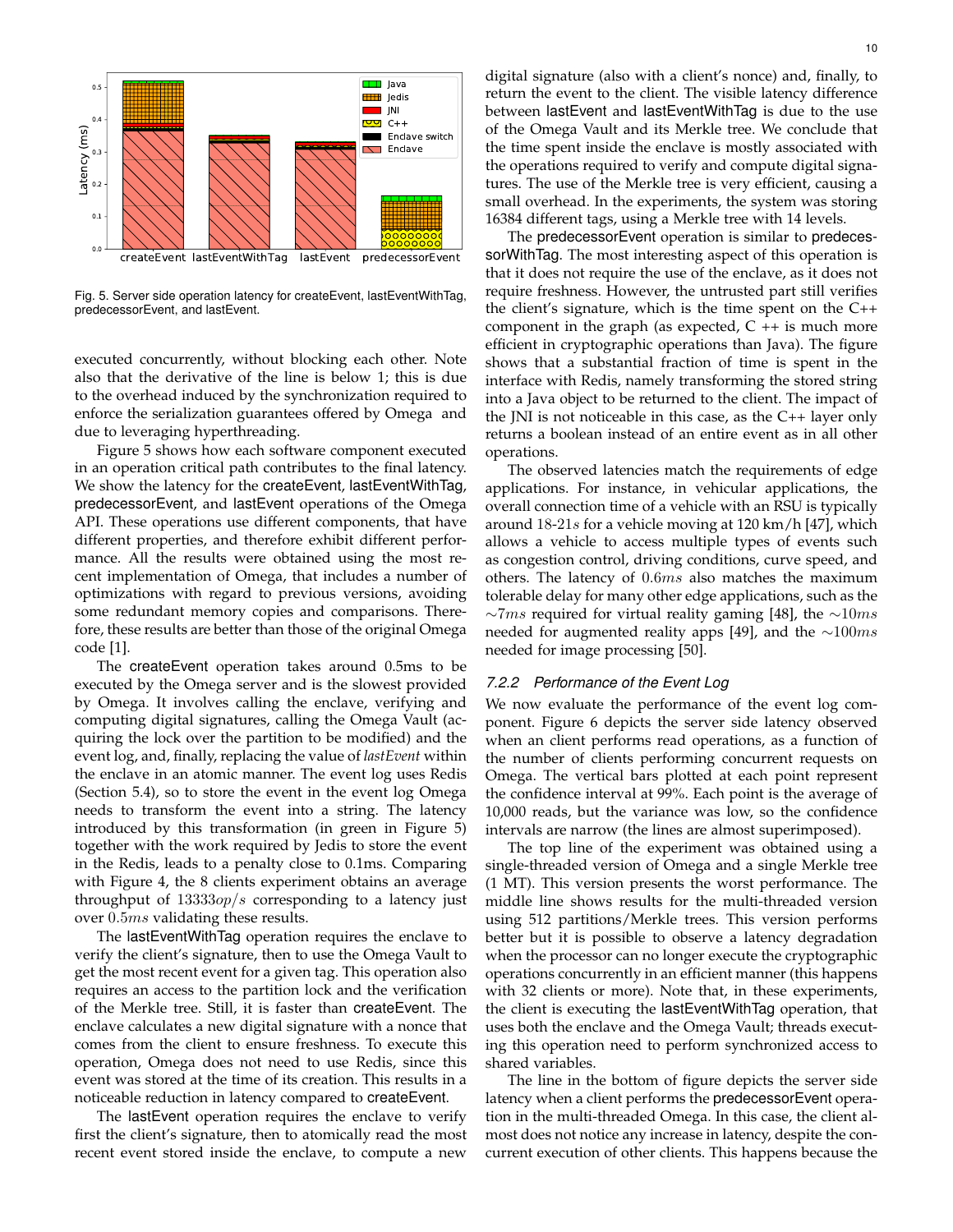

Fig. 6. Server side operation latency while the enclave is concurrently accessed. cc is client creating events, cr is client reading events, and MT is Merkle tree.





Fig. 8. Write operation latency of a fog node and cloud.

Fig. 7. Performance of Omega Vault vs the ShieldStore hash bucket data structure.

client thread does not need to call the enclave and can avoid the use of synchronization primitives (such as the locks on each partition/Merkle tree); therefore the implementation can quickly read the event log event and return to the client. These results clearly demonstrate the benefits that can be achieved when the operations can be executed without incurring the overheads associated with the enclave calls. One can also observe the same latency difference between the predecessorEvent operation and the lastEventWithTag visible in Figura 5, where predecessorEvent has a latency close to  $0.4ms$  and the lastEventWithTag just over  $0.1ms$ . Futher, comparing with Figure 4 it is possible to observe the slight increase in latency beyond 8 clients.

## *7.2.3 Performance of the Omega Vault*

In this section we evaluate the performance of the Omega Vault component, not to be confused with OmegaKV. To evaluate the performance of Omega Vault we chose to compare it with an open-source system, ShieldStore [17]. ShieldStore also uses cryptographic techniques to store data outside the enclave in a secure manner, with integrity, freshness, and confidentiality. However, ShieldStore uses a flat Merkle tree to ensure data integrity; a Flat Merkle tree fails to offer the logarithmic cost that Omega Vault offers. Furthermore, the solution proposed by ShieldStore uses a linked list on the leaves of the flat Merkle tree, named hash buckets. Linked lists impose a linear cost when the system grows. This linear cost is visible in Figure 7; when the number of keys increases, ShieldStore has a linear growth in latency. However, Omega demonstrates a logarithmic growth in latency, since it leverages a pure Merkle tree. This experiment shows clearly that is preferable to implement a pure Merkle tree over linked lists.

# **7.3 Performance of the OmegaKV**

We now measure the impact of using Omega to make other services secure. For this purpose we compare the performance of OmegaKV, our Omega-based key-value store for the fog, with a similar non-secured service also running in the fog node (denoted OmegaKV \_NoSGX), and with a version where security is achieved by running the service on the cloud (denoted CloudKV). All implementations of the key-value store have been developed in Java and use Redis [38] to keep their state persistent. Also, all systems use messages that are cryptographically signed. The major difference among the implementations are that CloudKV and OmegaKV \_NoSGX do not use the enclave (nor the Merkle tree used to implement the Omega Vault), they make no effort to verify the integrity of stored data, and they do not need to use JNI interface.

Figure 8 compares the latency that a client experiences when using the services OmegaKV, OmegaKV \_NoSGX, and CloudKV. For a better understanding of the graph, we measure the ping operation to calculate the round-trip time from the client to the fog node and to the cloud; this is shown as HealthTest line for the fog node and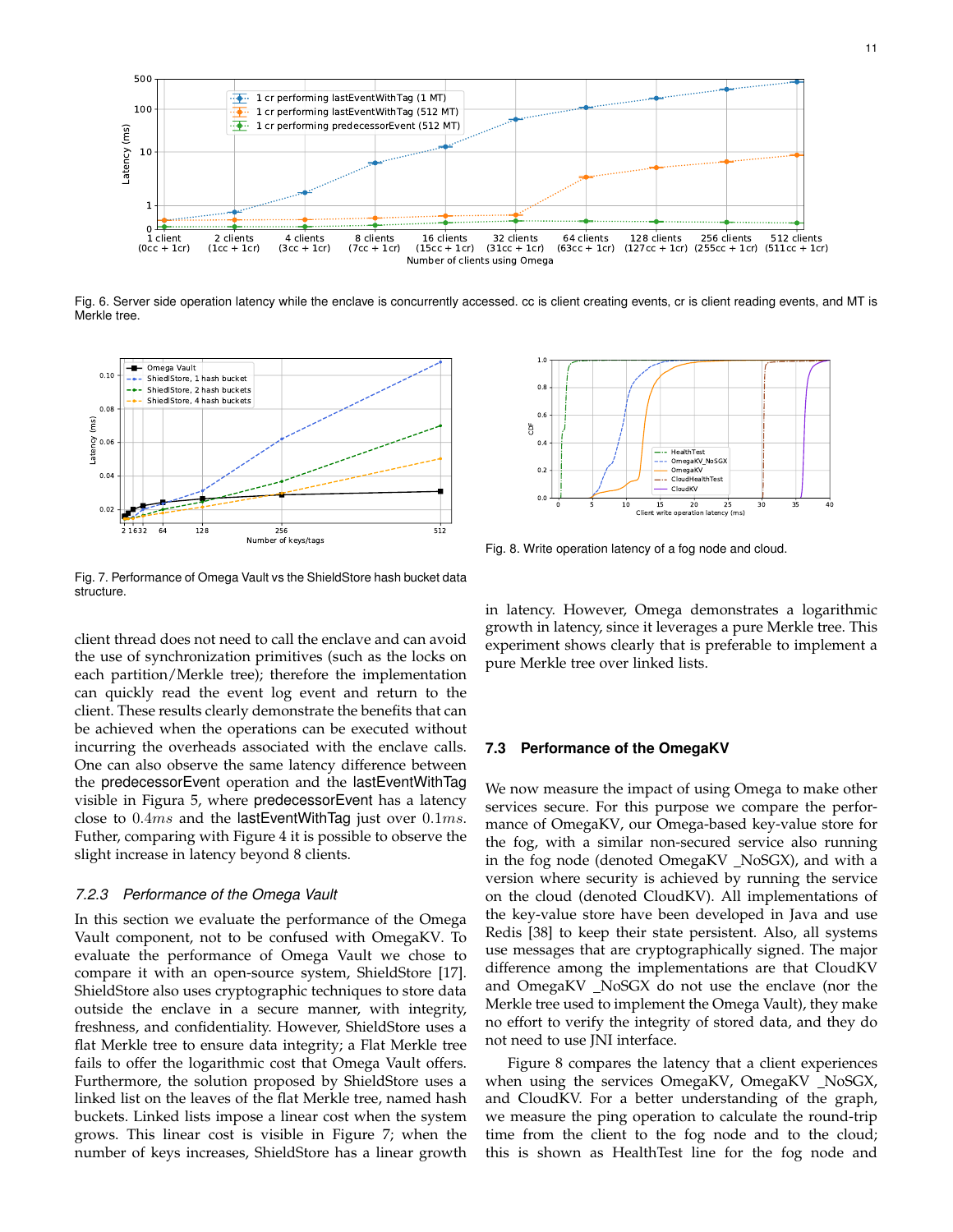

Fig. 9. Write operation latencies w/ and w/o SGX.

CloudHealthTest for the cloud<sup>1</sup>). As expected the client can perform operations with much lower latency by using the fog node rather than using the CloudKV services that are in a data center, a reduction from 36ms to 12ms, close to 67%. OmegaKV has higher latency than OmegaKV\_NoSGX, due to the use of the enclave. In absolute value we observe an increase in latency in the order of 4ms, which is nonnegligible but still significantly smaller than the latency introduced by wide-area links. OmegaKV can offer latency values in the 5ms–30ms range required by time-sensitive edge applications [3].

We also tested the performance of OmegaKV with different data sizes up to 512 MB (this is the maximum object size supported by Redis, our underlying persistent store). Results are shown in Figure 9. For this experiment we compared OmegaKV against OmegaKV \_NoSGX. It is visible that our system follows the same latency as the traditional key-value store. This happens because, with large files, the overhead of the enclave and cryptographic operations becomes negligible when compared with the data transfer costs. It should be noted that OmegaKV transfers only one hash of the object to Omega; the object with tens of megabytes is stored in Redis.

# **8 CONCLUSIONS**

Fog computing can pave the way for the deployment of novel latency-sensitive applications for the edge, such as augmented reality. However, in order to fulfill its potential, we need to address the vulnerabilities that emerge when deploying a large set of servers on different locations. These cannot be physically secured with the same level of trust than cloud premises. This paper moves towards better resiliency by describing the design and implementation of a secure service that can be executed on fog nodes in a secure manner, leveraging on the properties of trusted executions environments such as Intel SGX. In particular, we have proposed Omega, an event ordering service that can be used as a building block to build higher level abstractions. Our evaluation shows that, despite the costs incurred with the use of the enclave, less than 0.4ms, the use of Omega based applications can still provide much smaller latency and higher throughput than current cloud based solutions.

# **ACKNOWLEDGMENTS**

This work was partially supported by the Fundação para a Ciência e Tecnologia (FCT) under grant 2020.05270.BD, and via project COSMOS (via the OE with ref. PTDC/EEI-COM/29271/2017 and via the "Programa Operacional Regional de Lisboa na sua componente FEDER" with ref. Lisboa-01-0145-FEDER-029271), Project NG-STORAGE (PTDC/CCI-INF/32038/2017), project UIDB/ 50021/ 2020, and by the European Commission under grant agreement number 830892 (SPARTA).

# **REFERENCES**

- [1] C. Correia, M. Correia, and L. Rodrigues, "Omega: a secure event ordering service for the edge," in *IEEE/IFIP International Conference on Dependable Systems and Networks*, Valencia, Spain, Jun. 2020. `
- [2] M. Armbrust, A. Fox, R. Griffith, A. D. Joseph, R. Katz, A. Konwinski, G. Lee, D. Patterson, A. Rabkin, I. Stoica, and M. Zaharia, "A view of cloud computing," *Communications of the ACM*, vol. 53, no. 4, 2010.
- [3] G. Ricart, "A city edge cloud with its economic and technical considerations," in *International Workshop on Smart Edge Computing and Networking*, Kona, HI, USA, Jun. 2017.
- [4] Y. Hu, M. Patel, D. Sabella, N. Sprecher, and V. Young, "Mobile edge computing—a key technology towards 5G," *ETSI white paper*, vol. 11, no. 11, 2015.
- [5] L. Vaquero and L. Rodero-Merino, "Finding your way in the fog: Towards a comprehensive definition of fog computing," *ACM SIGCOMM Computer Communication Review*, vol. 44, no. 5, 2014.
- J. Zhang, B. Chen, Y. Zhao, X. Cheng, and F. Hu, "Data security and privacy-preserving in edge computing paradigm: Survey and open issues," *IEEE Access*, vol. 6, 2018.
- [7] M. Mukherjee, R. Matam, L. Shu, L. Maglaras, M. A. Ferrag, N. Choudhury, and V. Kumar, "Security and privacy in fog computing: Challenges," *IEEE Access*, vol. 5, no. 6, 2017.
- [8] W. Lloyd, M. J. Freedman, M. Kaminsky, and D. G. Andersen, "Don't settle for eventual: Scalable causal consistency for widearea storage with cops," in *ACM Symposium on Operating Systems Principles*, Cascais, Portugal, Oct. 2011.
- [9] R. Escriva, A. Dubey, B. Wong, and E. G. Sirer, "Kronos: The design and implementation of an event ordering service," in *ACM European Conference on Computer Systems*, Amsterdam, The Netherlands, Apr. 2014.
- [10] I. Anati, S. Gueron, S. Johnson, and V. Scarlata, "Innovative technology for CPU based attestation and sealing," in *International Workshop on Hardware and Architectural Support for Security and Privacy*, Tel-Aviv, Israel, Jun. 2013, pp. 1–7.
- [11] L. Lamport, "Time, clocks, and the ordering of events in a distributed system," *Communications of the ACM*, vol. 21, no. 7, 1978.
- [12] M. Bravo, L. Rodrigues, and P. Van Roy, "Saturn: A distributed metadata service for causal consistency," in *ACM European Conference on Computer Systems*, Belgrade, Serbia, Apr. 2017.
- [13] J. Ni, A. Zhang, X. Lin, and X. Shen, "Security, privacy, and fairness in fog-based vehicular crowdsensing," *IEEE Communications Magazine*, vol. 55, no. 6, 2017.
- [14] W. Zhou, Y. Jia, A. Peng, Y. Zhang, and P. Liu, "The effect of IoT new features on security and privacy: New threats, existing solutions, and challenges yet to be solved," *IEEE Internet of Things Journal*, vol. 6, no. 2, 2018.
- [15] Intel Corporation, "Intel's fog reference design overview," https: //www.intel.com/content/www/us/en/internet-of-things/ fog-reference-design-overview.html, accessed: 2019-10-04.
- [16] Z. Ning, J. Liao, F. Zhang, and W. Shi, "Preliminary study of trusted execution environments on heterogeneous edge platforms," in *ACM/IEEE Workshop on Security and Privacy in Edge Computing*, Bellevue, WA, USA, Oct. 2018.
- [17] T. Kim, J. Park, J. Woo, S. Jeon, and J. Huh, "Shieldstore: Shielded in-memory key-value storage with SGX," in *ACM European Conference on Computer Systems*, Dresden, Germany, Mar. 2019.
- [18] Intel Corporation, "Intel(r) software guard extensions developer reference for Linux\* OS," https://download.01.org/intel-sgx/ linux-2.3/docs/Intel SGX Developer Reference Linux 2.3 Open Source.pdf, accessed: 2019-10-04.
- [19] J. van Bulck, D. Moghimi, M. Schwarz, M. Lipp, M. Minkin, D. Genkin, Y. Yuval, B. Sunar, D. Gruss, and F. Piessens, "LVI: Hijacking Transient Execution through Microarchitectural Load Value Injection," in *Symposium on Security and Privacy*, May 2020.

<sup>1.</sup> The latency was tuned to be aligned with the expected latency of 5G networks and future MEC networks (below 1ms [45]). Note that 5G towers have a short-range compared to 4G even with no obstructions [51]. Clients can lose the signal if they physically move away from the towers.